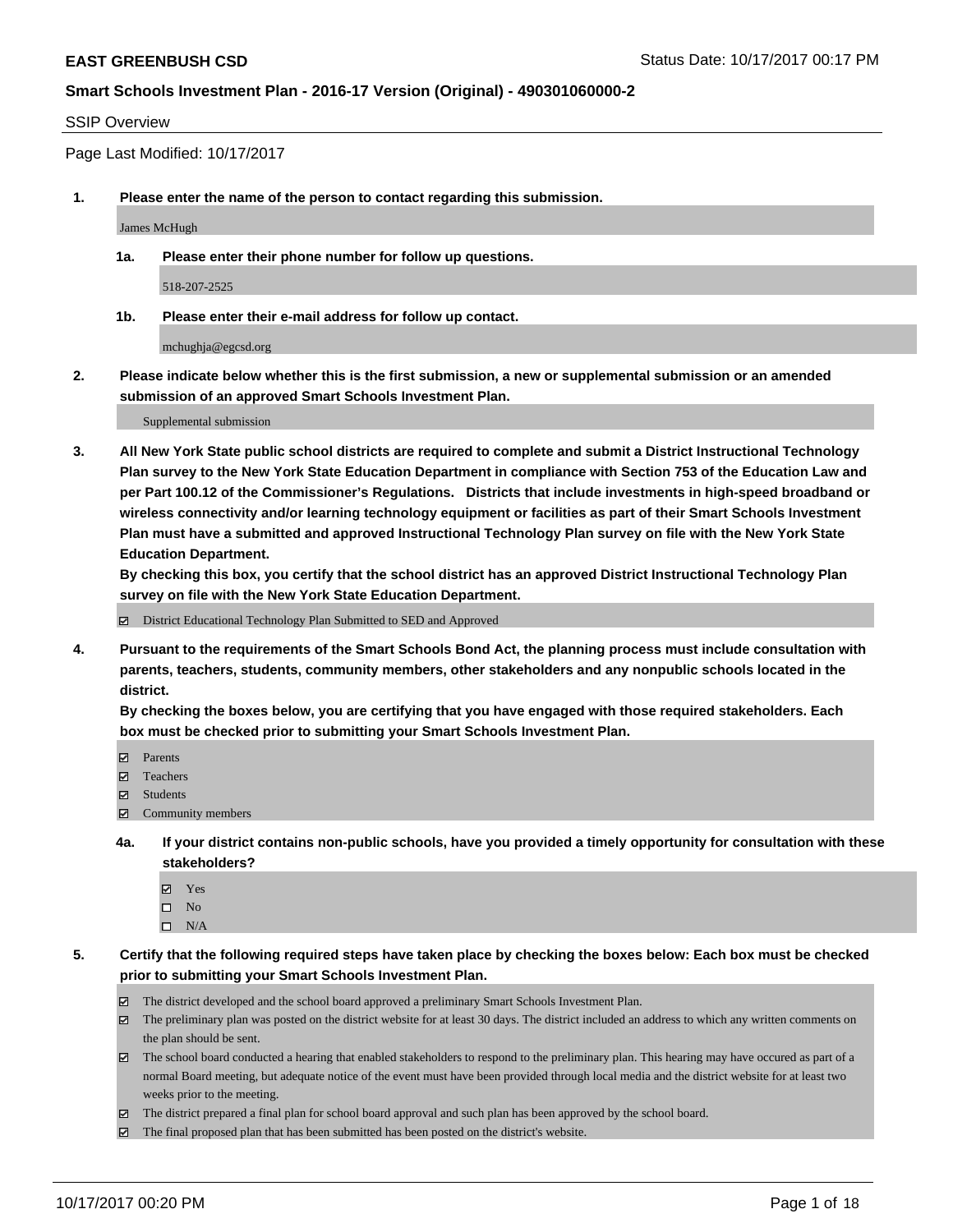#### SSIP Overview

Page Last Modified: 10/17/2017

**5a. Please upload the proposed Smart Schools Investment Plan (SSIP) that was posted on the district's website, along with any supporting materials. Note that this should be different than your recently submitted Educational Technology Survey. The Final SSIP, as approved by the School Board, should also be posted on the website and remain there during the course of the projects contained therein.**

Smart\_School\_Investment\_Plan\_Hearing\_December\_2015 (1).pptx Smart\_Schools\_Investment\_Plan\_(SSIP)\_Updated\_Expenditure\_Timeline\_-\_110%2F02%2F2016 (1).pptx

**5b. Enter the webpage address where the final Smart Schools Investment Plan is posted. The Plan should remain posted for the life of the included projects.**

http://egcsd.org/academics/curriculum/

**6. Please enter an estimate of the total number of students and staff that will benefit from this Smart Schools Investment Plan based on the cumulative projects submitted to date.**

4,500

**7. An LEA/School District may partner with one or more other LEA/School Districts to form a consortium to pool Smart Schools Bond Act funds for a project that meets all other Smart School Bond Act requirements. Each school district participating in the consortium will need to file an approved Smart Schools Investment Plan for the project and submit a signed Memorandum of Understanding that sets forth the details of the consortium including the roles of each respective district.**

 $\Box$  The district plans to participate in a consortium to partner with other school district(s) to implement a Smart Schools project.

**8. Please enter the name and 6-digit SED Code for each LEA/School District participating in the Consortium.**

| <b>Partner LEA/District</b> | <b>SED BEDS Code</b> |
|-----------------------------|----------------------|
| NA                          | (No Response)        |

**9. Please upload a signed Memorandum of Understanding with all of the participating Consortium partners.**

(No Response)

**10. Your district's Smart Schools Bond Act Allocation is:**

\$2,312,974

**11. Enter the budget sub-allocations by category that you are submitting for approval at this time. If you are not budgeting SSBA funds for a category, please enter 0 (zero.) If the value entered is \$0, you will not be required to complete that survey question.**

|                                       | Sub-               |
|---------------------------------------|--------------------|
|                                       | <b>Allocations</b> |
| <b>School Connectivity</b>            | $\overline{0}$     |
| Connectivity Projects for Communities | $\overline{0}$     |
| <b>Classroom Technology</b>           | 899,541            |
| Pre-Kindergarten Classrooms           | $\overline{0}$     |
| Replace Transportable Classrooms      | $\Omega$           |
| High-Tech Security Features           | $\overline{0}$     |
| Totals:                               | 899,541            |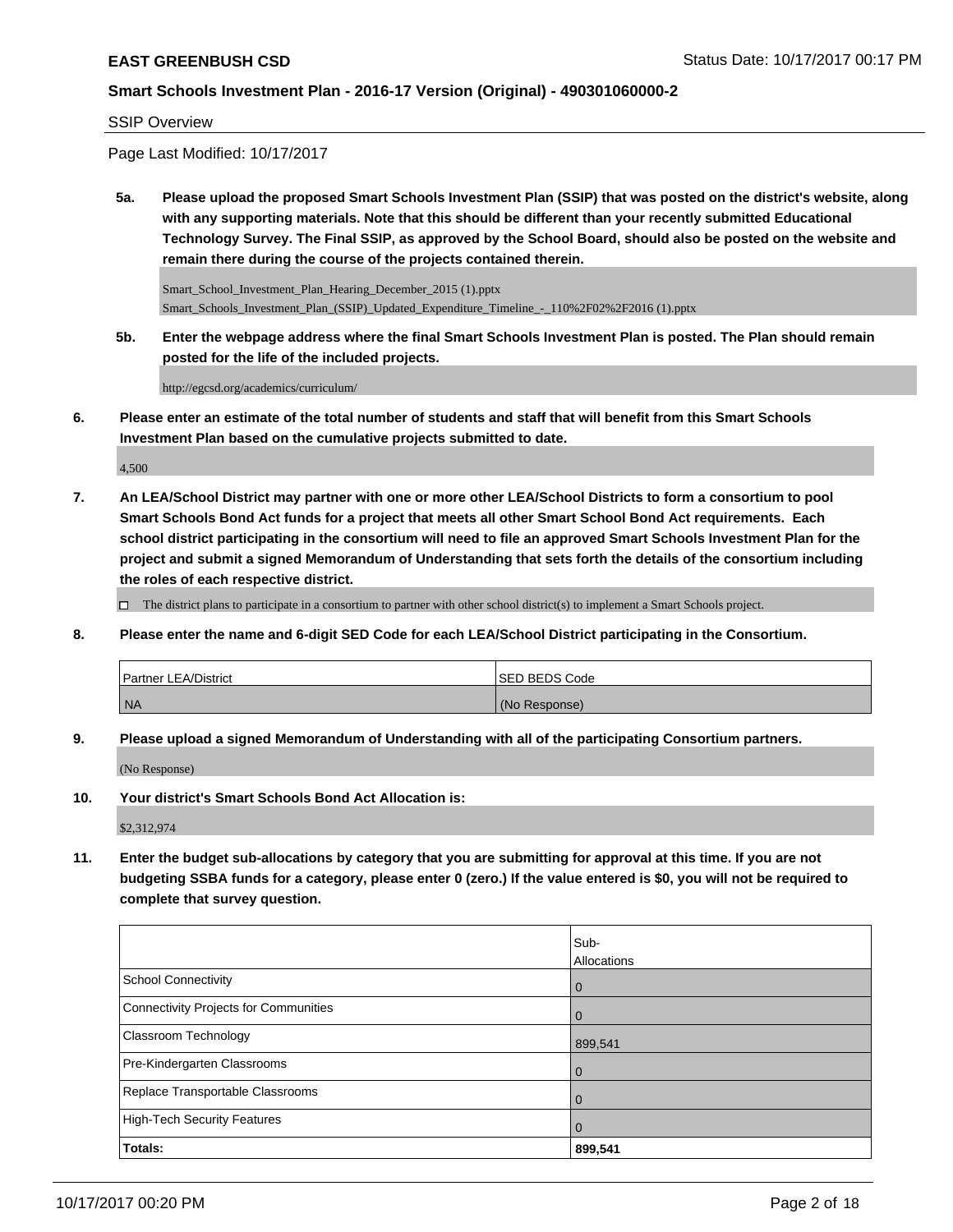#### School Connectivity

Page Last Modified: 10/17/2017

- **1. In order for students and faculty to receive the maximum benefit from the technology made available under the Smart Schools Bond Act, their school buildings must possess sufficient connectivity infrastructure to ensure that devices can be used during the school day. Smart Schools Investment Plans must demonstrate that:**
	- **sufficient infrastructure that meets the Federal Communications Commission's 100 Mbps per 1,000 students standard currently exists in the buildings where new devices will be deployed, or**
	- **is a planned use of a portion of Smart Schools Bond Act funds, or**
	- **is under development through another funding source.**

**Smart Schools Bond Act funds used for technology infrastructure or classroom technology investments must increase the number of school buildings that meet or exceed the minimum speed standard of 100 Mbps per 1,000 students and staff within 12 months. This standard may be met on either a contracted 24/7 firm service or a "burstable" capability. If the standard is met under the burstable criteria, it must be:**

**1. Specifically codified in a service contract with a provider, and**

**2. Guaranteed to be available to all students and devices as needed, particularly during periods of high demand, such as computer-based testing (CBT) periods.**

**Please describe how your district already meets or is planning to meet this standard within 12 months of plan submission.**

NA

**1a. If a district believes that it will be impossible to meet this standard within 12 months, it may apply for a waiver of this requirement, as described on the Smart Schools website. The waiver must be filed and approved by SED prior to submitting this survey.**

 $\Box$  By checking this box, you are certifying that the school district has an approved waiver of this requirement on file with the New York State Education Department.

**2. Connectivity Speed Calculator (Required)**

|                         | l Number of<br><b>Students</b> | Multiply by<br>100 Kbps | Divide by 1000   Current Speed<br>to Convert to<br>Required<br>Speed in Mb | lin Mb           | Expected<br>Speed to be<br>Attained Within Required<br>12 Months | <b>Expected Date</b><br>When<br>Speed Will be<br><b>Met</b> |
|-------------------------|--------------------------------|-------------------------|----------------------------------------------------------------------------|------------------|------------------------------------------------------------------|-------------------------------------------------------------|
| <b>Calculated Speed</b> | (No<br>Response)               | (No Response)           | (No<br>Response)                                                           | (No<br>Response) | (No<br>Response)                                                 | l (No<br>Response)                                          |

**3. Describe how you intend to use Smart Schools Bond Act funds for high-speed broadband and/or wireless connectivity projects in school buildings.**

NA

**4. Describe the linkage between the district's District Instructional Technology Plan and the proposed projects. (There should be a link between your response to this question and your response to Question 1 in Part E. Curriculum and Instruction "What are the district's plans to use digital connectivity and technology to improve teaching and learning?)**

NA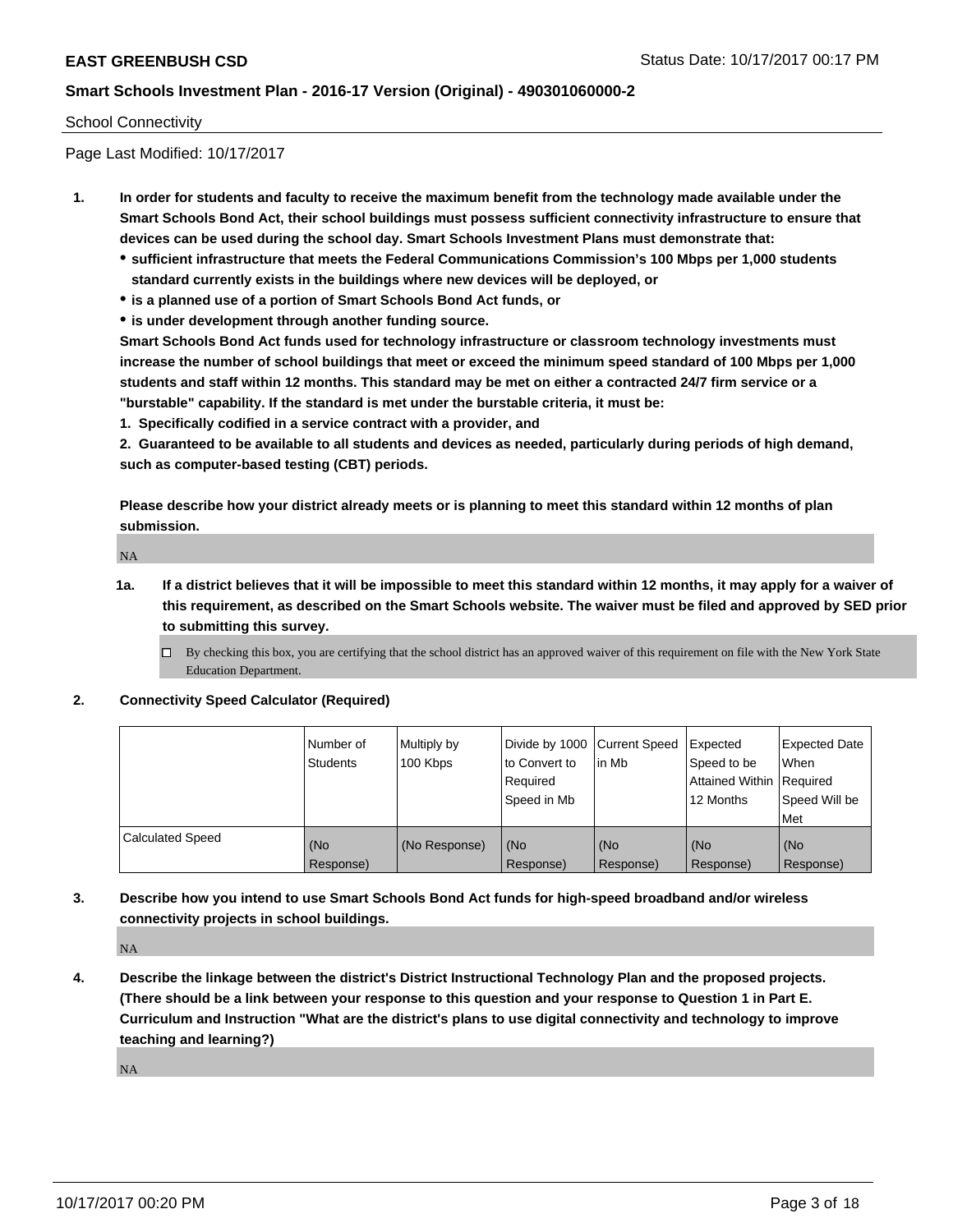#### School Connectivity

Page Last Modified: 10/17/2017

**5. If the district wishes to have students and staff access the Internet from wireless devices within the school building, or in close proximity to it, it must first ensure that it has a robust Wi-Fi network in place that has sufficient bandwidth to meet user demand.**

**Please describe how you have quantified this demand and how you plan to meet this demand.**

NA

**6. As indicated on Page 5 of the guidance, the Office of Facilities Planning will have to conduct a preliminary review of all capital projects, including connectivity projects.**

**Please indicate on a separate row each project number given to you by the Office of Facilities Planning.**

| Project Number |  |
|----------------|--|
| <b>NA</b>      |  |

**7. Certain high-tech security and connectivity infrastructure projects may be eligible for an expedited review process as determined by the Office of Facilities Planning.**

**Was your project deemed eligible for streamlined review?**

Yes

- **7a. Districts that choose the Streamlined Review Process will be required to certify that they have reviewed all installations with their licensed architect or engineer of record and provide that person's name and license number. The licensed professional must review the products and proposed method of installation prior to implementation and review the work during and after completion in order to affirm that the work was codecompliant, if requested.**
	- $\Box$  I certify that I have reviewed all installations with a licensed architect or engineer of record.
- **8. Include the name and license number of the architect or engineer of record.**

| l Name | License Number |
|--------|----------------|
| NA     | (No Response)  |

**9. If you are submitting an allocation for School Connectivity complete this table.**

**Note that the calculated Total at the bottom of the table must equal the Total allocation for this category that you entered in the SSIP Overview overall budget.**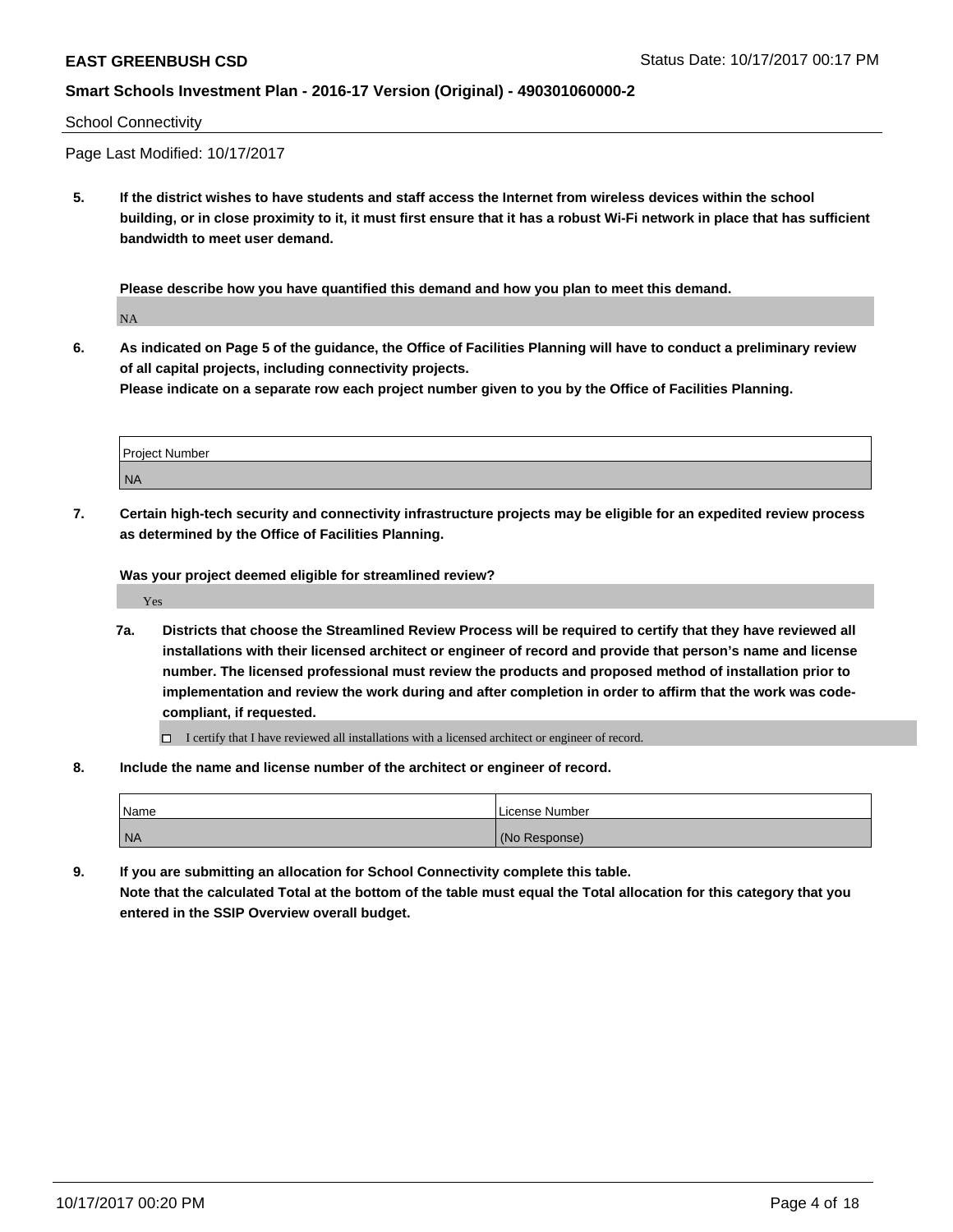School Connectivity

Page Last Modified: 10/17/2017

|                                            | Sub-<br>Allocation |
|--------------------------------------------|--------------------|
| Network/Access Costs                       | $\overline{0}$     |
| <b>Outside Plant Costs</b>                 | $\overline{0}$     |
| School Internal Connections and Components | $\overline{0}$     |
| <b>Professional Services</b>               | $\overline{0}$     |
| Testing                                    | $\Omega$           |
| Other Upfront Costs                        | $\mathbf 0$        |
| <b>Other Costs</b>                         | $\mathbf 0$        |
| <b>Totals:</b>                             | 0                  |

**10. Please detail the type, quantity, per unit cost and total cost of the eligible items under each sub-category. This is especially important for any expenditures listed under the "Other" category. All expenditures must be eligible for tax-exempt financing to be reimbursed through the SSBA. Sufficient detail must be provided so that we can verify this is the case. If you have any questions, please contact us directly through smartschools@nysed.gov. NOTE: Wireless Access Points should be included in this category, not under Classroom Educational Technology, except those that will be loaned/purchased for nonpublic schools.**

| Select the allowable expenditure | Item to be purchased | Quantity      | Cost per Item | <b>Total Cost</b> |
|----------------------------------|----------------------|---------------|---------------|-------------------|
| type.                            |                      |               |               |                   |
| Repeat to add another item under |                      |               |               |                   |
| each type.                       |                      |               |               |                   |
| (No Response)                    | <b>NA</b>            | (No Response) | (No Response) | (No Response)     |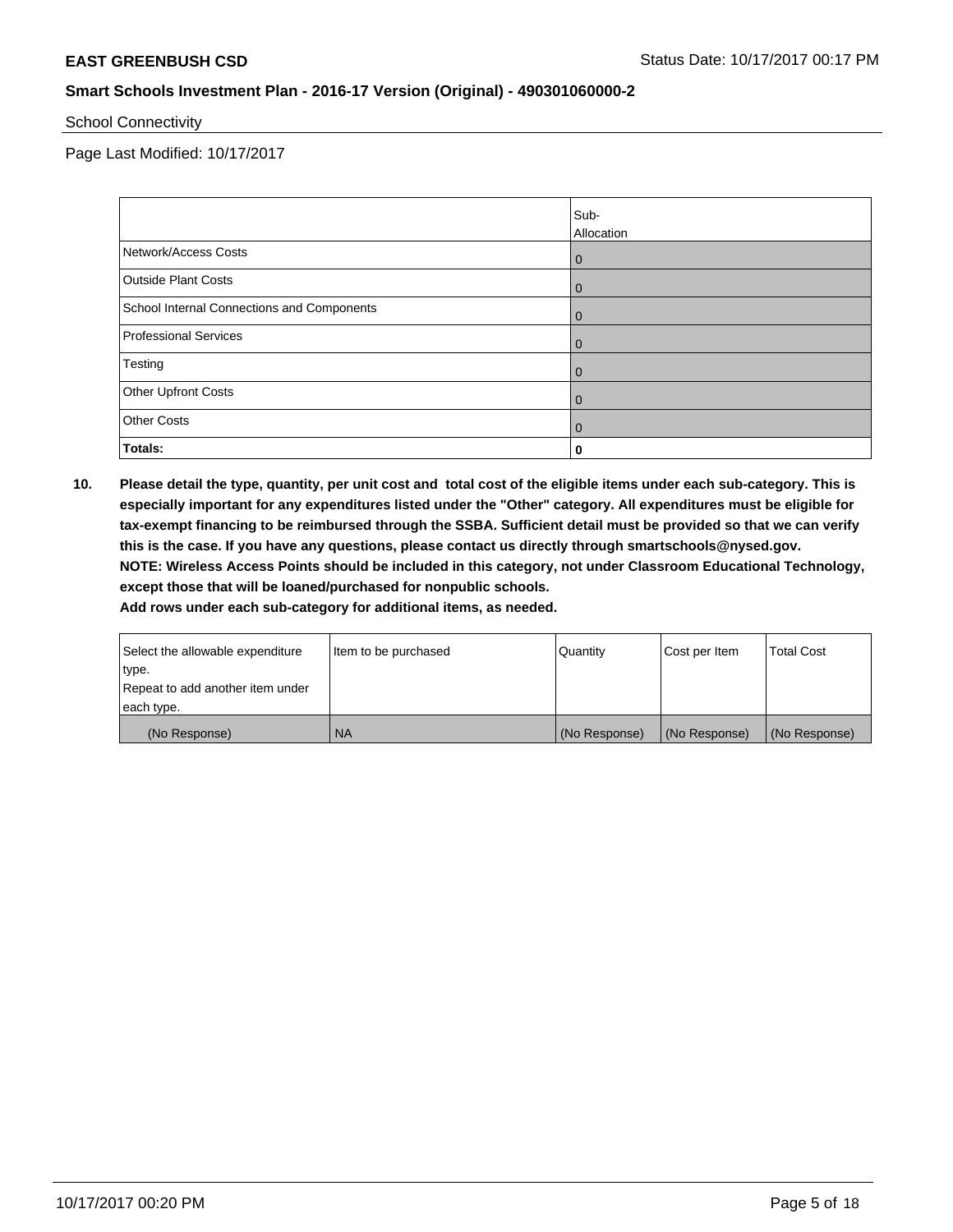Community Connectivity (Broadband and Wireless)

Page Last Modified: 10/17/2017

**1. Describe how you intend to use Smart Schools Bond Act funds for high-speed broadband and/or wireless connectivity projects in the community.**

NA

**2. Please describe how the proposed project(s) will promote student achievement and increase student and/or staff access to the Internet in a manner that enhances student learning and/or instruction outside of the school day and/or school building.**

NA

**3. Community connectivity projects must comply with all the necessary local building codes and regulations (building and related permits are not required prior to plan submission).**

 $\Box$  I certify that we will comply with all the necessary local building codes and regulations.

**4. Please describe the physical location of the proposed investment.**

NA

**5. Please provide the initial list of partners participating in the Community Connectivity Broadband Project, along with their Federal Tax Identification (Employer Identification) number.**

| <b>Project Partners</b> | Federal ID#   |
|-------------------------|---------------|
| NA                      | (No Response) |

**6. If you are submitting an allocation for Community Connectivity, complete this table. Note that the calculated Total at the bottom of the table must equal the Total allocation for this category that you entered in the SSIP Overview overall budget.**

|                                    | Sub-Allocation |
|------------------------------------|----------------|
| Network/Access Costs               | $\mathbf{0}$   |
| <b>Outside Plant Costs</b>         | $\mathbf 0$    |
| <b>Tower Costs</b>                 | $\mathbf{0}$   |
| <b>Customer Premises Equipment</b> | $\mathbf 0$    |
| Professional Services              | $\mathbf 0$    |
| Testing                            | $\mathbf{0}$   |
| <b>Other Upfront Costs</b>         | $\mathbf 0$    |
| <b>Other Costs</b>                 | $\mathbf{0}$   |
| Totals:                            | 0              |

**7. Please detail the type, quantity, per unit cost and total cost of the eligible items under each sub-category. This is especially important for any expenditures listed under the "Other" category. All expenditures must be capital-bond eligible to be reimbursed through the SSBA. If you have any questions, please contact us directly through smartschools@nysed.gov.**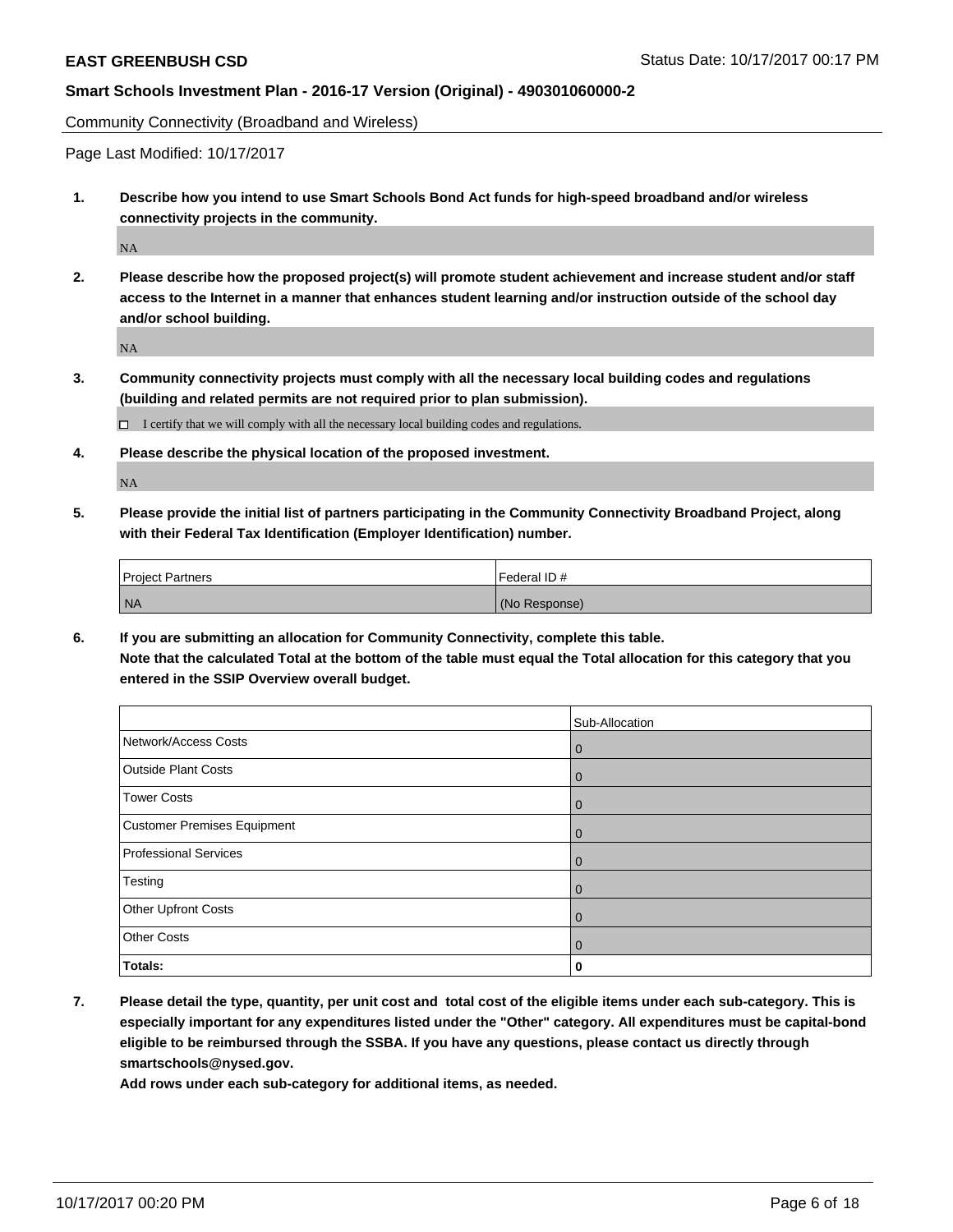Community Connectivity (Broadband and Wireless)

Page Last Modified: 10/17/2017

| Select the allowable expenditure<br>type.<br>Repeat to add another item under | Item to be purchased | Quantity      | Cost per Item | <b>Total Cost</b> |
|-------------------------------------------------------------------------------|----------------------|---------------|---------------|-------------------|
| each type.                                                                    |                      |               |               |                   |
| (No Response)                                                                 | <b>NA</b>            | (No Response) | (No Response) | (No Response)     |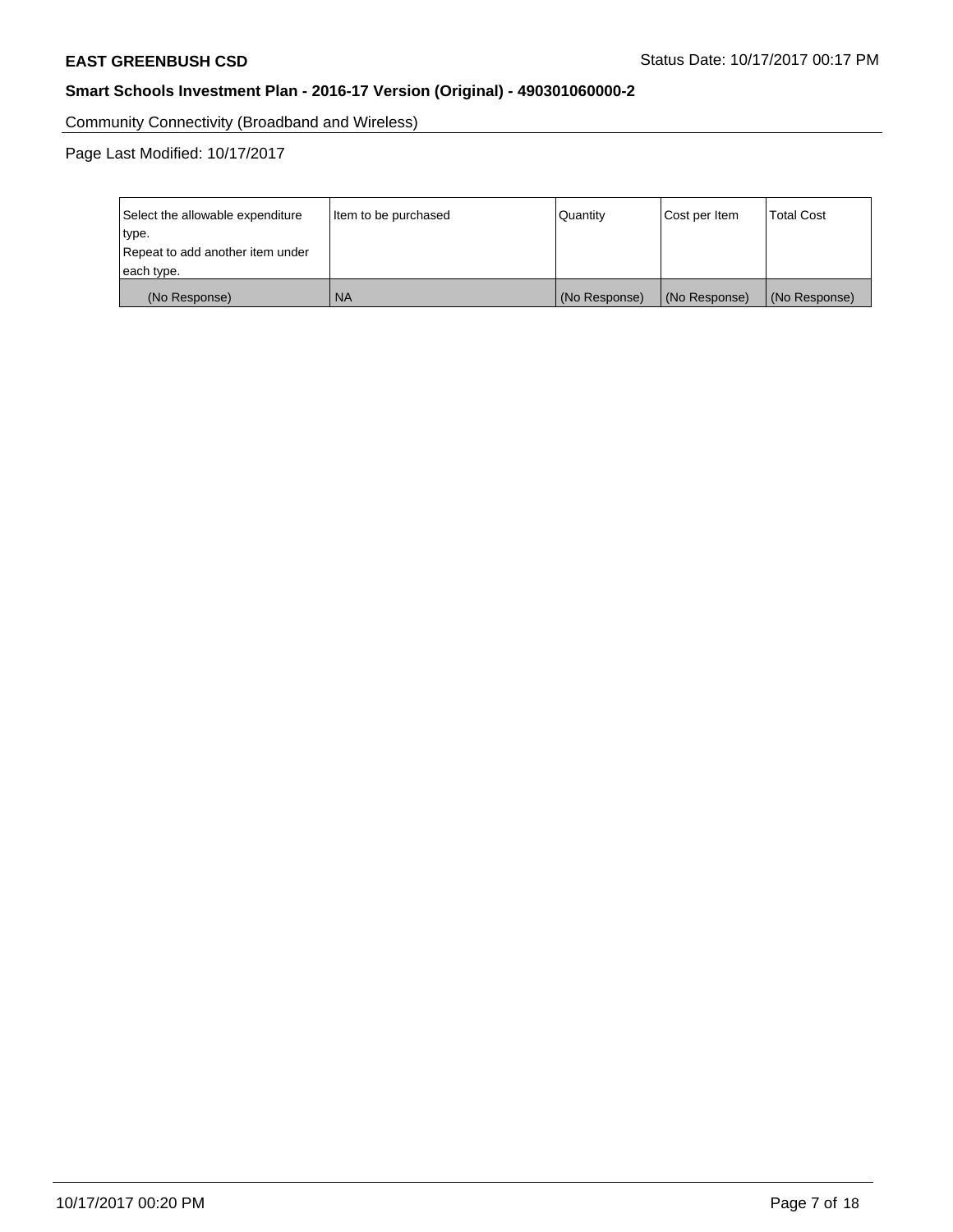#### Classroom Learning Technology

Page Last Modified: 10/17/2017

**1. In order for students and faculty to receive the maximum benefit from the technology made available under the Smart Schools Bond Act, their school buildings must possess sufficient connectivity infrastructure to ensure that devices can be used during the school day. Smart Schools Investment Plans must demonstrate that sufficient infrastructure that meets the Federal Communications Commission's 100 Mbps per 1,000 students standard currently exists in the buildings where new devices will be deployed, or is a planned use of a portion of Smart Schools Bond Act funds, or is under development through another funding source.**

**Smart Schools Bond Act funds used for technology infrastructure or classroom technology investments must increase the number of school buildings that meet or exceed the minimum speed standard of 100 Mbps per 1,000 students and staff within 12 months. This standard may be met on either a contracted 24/7 firm service or a "burstable" capability. If the standard is met under the burstable criteria, it must be:**

**1. Specifically codified in a service contract with a provider, and**

**2. Guaranteed to be available to all students and devices as needed, particularly during periods of high demand, such as computer-based testing (CBT) periods.**

**Please describe how your district already meets or is planning to meet this standard within 12 months of plan submission.**

The district purchases 500 Mbps bandwidth through the Northeast Regional Information Center shared services coser. All school buildings will be equipped with switching technology and Wi-Fi access that will allow for simultaneous participation in all state required assessment by September, 2018. All instructional areas in all buildings will have high speed access to network services as a result of the expenditures listed within this plan.

- **1a. If a district believes that it will be impossible to meet this standard within 12 months, it may apply for a waiver of this requirement, as described on the Smart Schools website. The waiver must be filed and approved by SED prior to submitting this survey.**
	- $\Box$  By checking this box, you are certifying that the school district has an approved waiver of this requirement on file with the New York State Education Department.

#### **2. Connectivity Speed Calculator (Required)**

|                  | l Number of | Multiply by |               | Divide by 1000 Current Speed Expected |                          | Expected Date |
|------------------|-------------|-------------|---------------|---------------------------------------|--------------------------|---------------|
|                  | Students    | 100 Kbps    | to Convert to | l in Mb                               | Speed to be              | When          |
|                  |             |             | Reauired      |                                       | Attained Within Required |               |
|                  |             |             | Speed in Mb   |                                       | 12 Months                | Speed Will be |
|                  |             |             |               |                                       |                          | Met           |
| Calculated Speed | 4.068       | 406,800     | 406.8         | 500                                   | 500                      | Met           |

**3. If the district wishes to have students and staff access the Internet from wireless devices within the school building, or in close proximity to it, it must first ensure that it has a robust Wi-Fi network in place that has sufficient bandwidth to meet user demand.**

#### **Please describe how you have quantified this demand and how you plan to meet this demand.**

The East Greenbush Central School District has a current construction project that increases Wi-Fi bandwidth and connectivity by increasing wiring, bandwidth speeds in al wiring closets amd increasing the number and location of Wireless Access Points (WAPS) in all instructional areas, in all buildings. The District conducted a wireless pilot at the high school to gage what the expected future district wide demand will be for wireless, this information informed the district wide wireless project.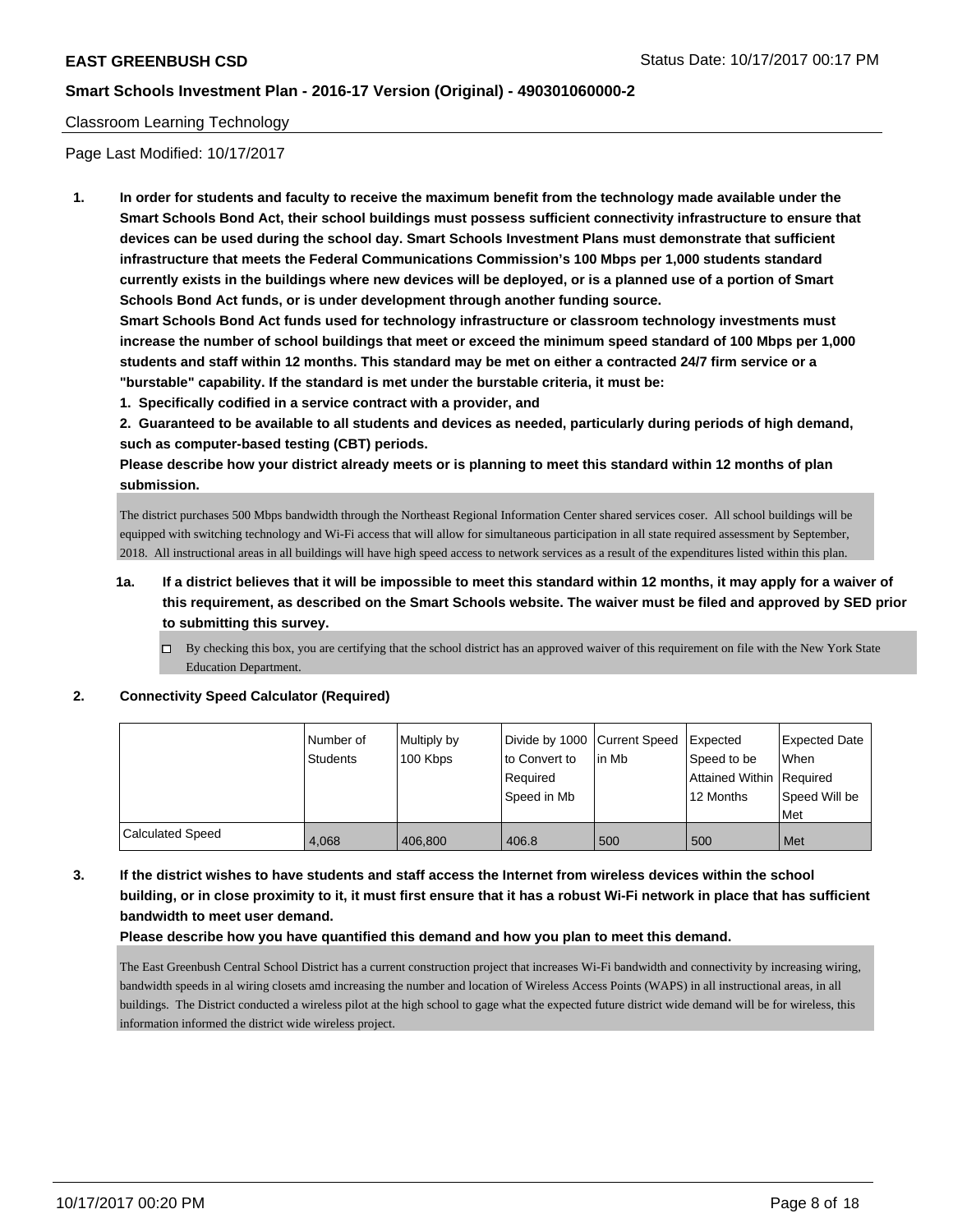#### Classroom Learning Technology

Page Last Modified: 10/17/2017

**4. All New York State public school districts are required to complete and submit an Instructional Technology Plan survey to the New York State Education Department in compliance with Section 753 of the Education Law and per Part 100.12 of the Commissioner's Regulations.**

**Districts that include educational technology purchases as part of their Smart Schools Investment Plan must have a submitted and approved Instructional Technology Plan survey on file with the New York State Education Department.**

- By checking this box, you are certifying that the school district has an approved Instructional Technology Plan survey on file with the New York State Education Department.
- **5. Describe the devices you intend to purchase and their compatibility with existing or planned platforms or systems. Specifically address the adequacy of each facility's electrical, HVAC and other infrastructure necessary to install and support the operation of the planned technology.**

The district intends to purchase Chrome OS based laptops that will be used throughout the district's instructional spaces and classrooms. The planned purchases are all compatible with the existing and planned infrastructure and capacity of the planned WAPS has been tested to ensure that each WAP is capable of supporting a full classroom of devices using wireless access to instructional resources. The Director of Buildings and Grounds has been included in all planning discussions to ensure that previous capital construction projects, concluded in 2016, and current ongoing building improvements performed by the district create a facility that is capable of support a 1:1 laptop initiative within all schools buildings with sufficient electrical, ventilation and air circulation capacity.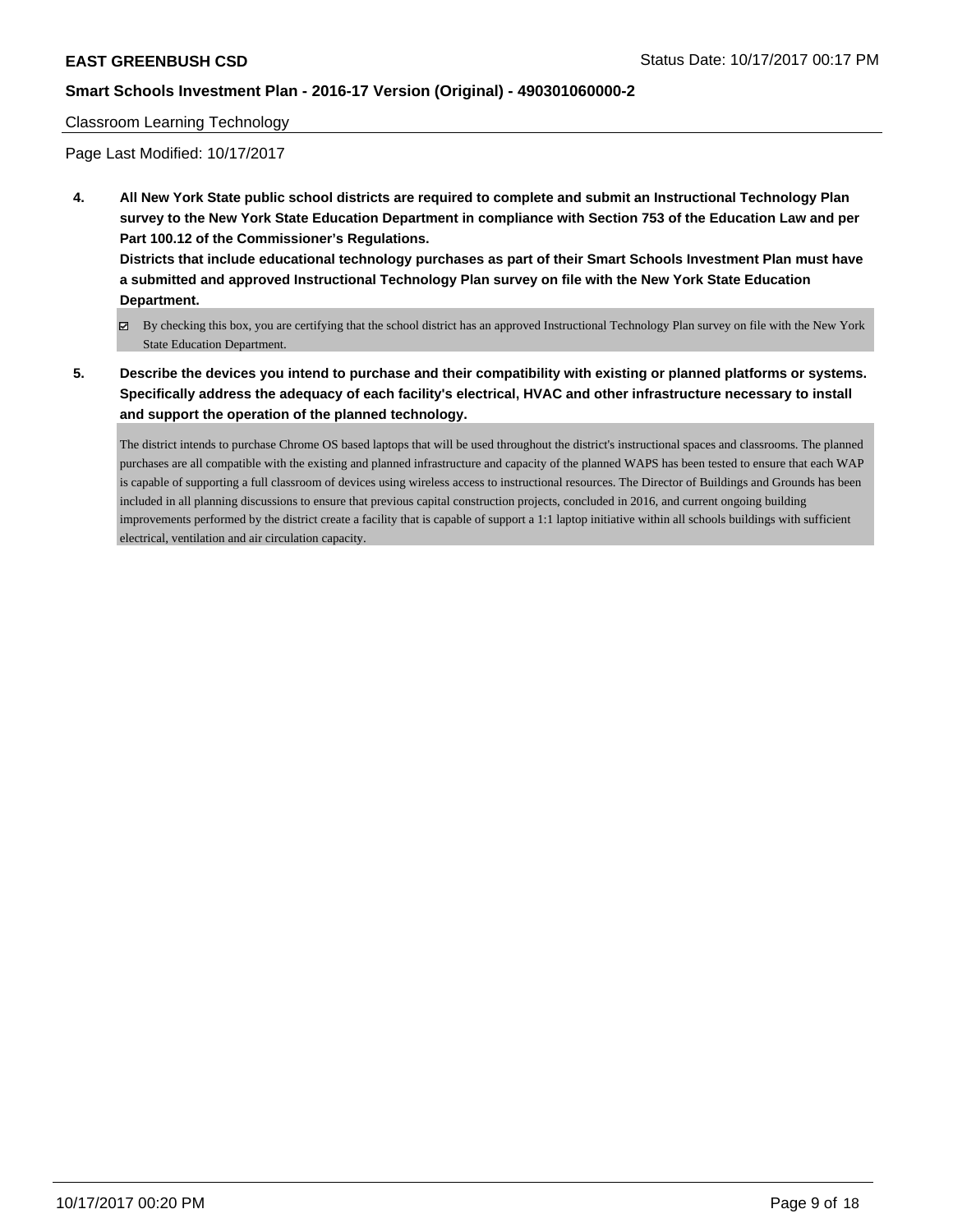#### Classroom Learning Technology

Page Last Modified: 10/17/2017

- **6. Describe how the proposed technology purchases will:**
	- **> enhance differentiated instruction;**
	- **> expand student learning inside and outside the classroom;**
	- **> benefit students with disabilities and English language learners; and**
	- **> contribute to the reduction of other learning gaps that have been identified within the district.**

**The expectation is that districts will place a priority on addressing the needs of students who struggle to succeed in a rigorous curriculum. Responses in this section should specifically address this concern and align with the district's Instructional Technology Plan (in particular Question 2 of E. Curriculum and Instruction: "Does the district's instructional technology plan address the needs of students with disabilities to ensure equitable access to instruction, materials and assessments?" and Question 3 of the same section: "Does the district's instructional technology plan address the provision of assistive technology specifically for students with disabilities to ensure access to and participation in the general curriculum?"**

The District Technology Plan was developed in response to the findings of a district wide survey hosted by the Northeast Regional Information Center. This survey ranked the following major areas of need; increased access to technology by faculty and students was identified as essential for developing the knowledge and skills needed for College and Career Readiness, and increased professional development for faculty was listed as the most powerful factor influencing teaching and learning. These findings informed the goal development associated with the Instructional Technology Plan and are the foundation for the planned use of Smart Schools Bond Act funding. The purchase of student and faculty classroom display and instructional devices will be through the Smart Schools Bond Act Funding.

The District will continue to maintain a hardware and software budget that is dedicated to the purchasing of assistive and adaptive technology for Students with Disabilities. The District has 80% of all students with disabilities and English as a New Language Students integrated into the mainstream environment for instruction and above a 95% participation rate in state assessments. All students will have access to the same hardware purchased for instructional delivery. The District will continue to participate in professional development that targets the support of Students with Disabilities and English as a New Language Students using Universal Designs for Instruction supported by technology. Currently Students with Disabilities and English as a New Language Students have access to IPads and Chromebooks with adaptive applications for instruction. Specific skills are addressed using wireless and display technology for students with disabilities or those who are learning English as a new language. Software, and iPad or Chromebook Apps, already in use or planned for purchase for the new devices, such as Grace, Tap-to-Talk or Proloquo are used with Autistic and non-verbal students to help them make their thoughts and desires known. Visual Schedules, Earn-it-Stars and Classdojo can help with behavior concerns related to triggering events, transitions, or behavior contracts and expectations between the teacher and student. Beyond special needs students, English Language Learners use software and Apps such as Duolingo, ELLis and Talk Shop, as well as sight word and vocabulary listings to move toward basic English fluency in an engaging, current, rapid fashion. General education students in the same inclusive environment similarly benefit from the same types of multimedia presentation of learning materials, increased communication and engagement with their Special Education peers and an opportunity to engage with the learning materials through repetition, color, sound, and varying levels of reading difficulty and vocabulary complexity. Simple document cameras attached to the anticipated display technology also allows display of authentic, student created work during whole group instruction, as exemplars and as a learning tool.

Students who are identified as at risk of not meeting the New York State Common Core Learning Standards often participate in specialized programing that allows them to receive content instruction in a lower teacher student ratio. Each of these specialized learning environments is equipped with equitable instructional hardware.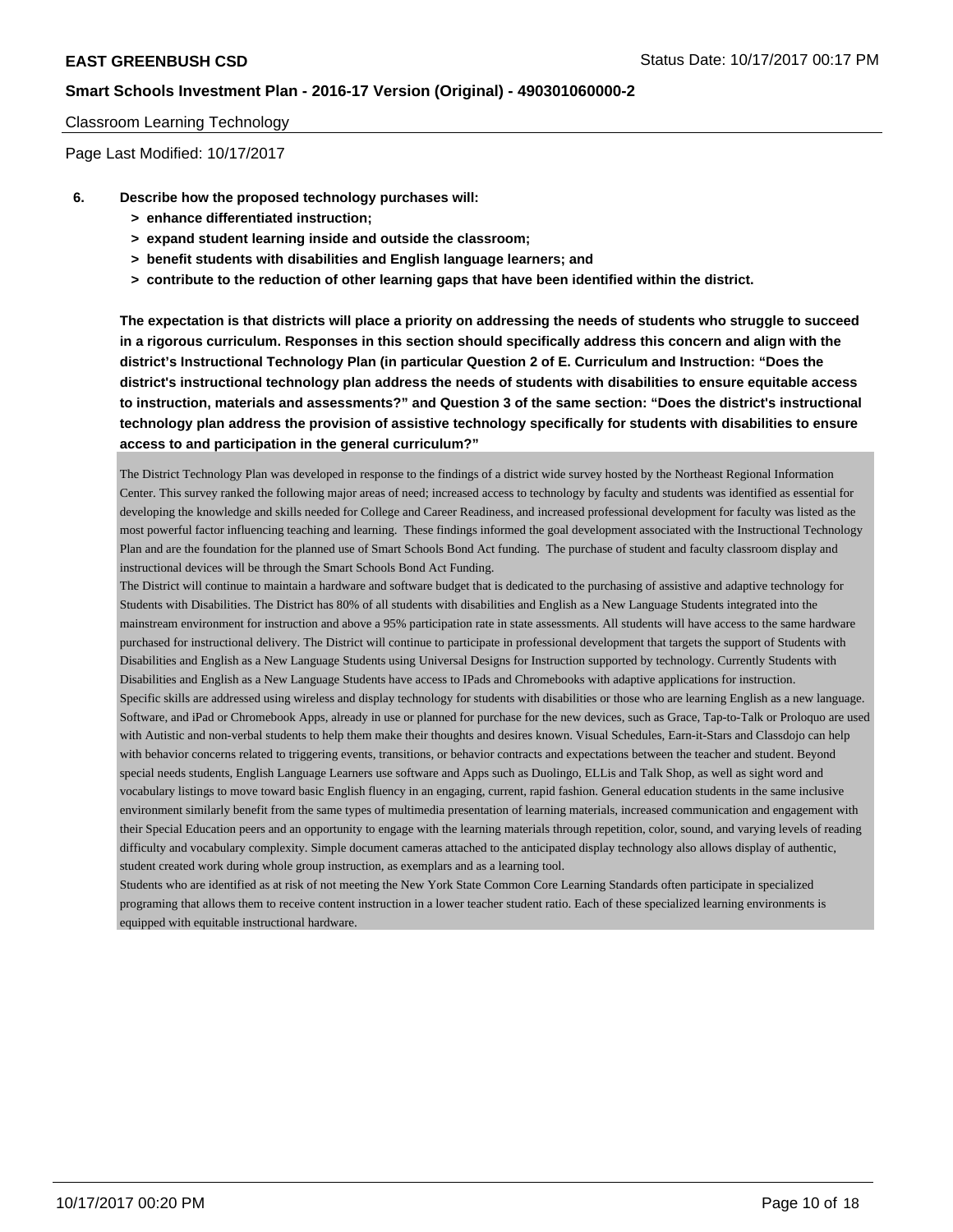#### Classroom Learning Technology

Page Last Modified: 10/17/2017

**7. Where appropriate, describe how the proposed technology purchases will enhance ongoing communication with parents and other stakeholders and help the district facilitate technology-based regional partnerships, including distance learning and other efforts.**

The District is interested in expanding learning opportunities outside of the classroom using Anywhere, Anytime Access strategies, developing engaging and interactive instructional delivery techniques and increasing access to student specific performance data to address learning gaps. In an effort to improve Anywhere, Anytime Access the District is expanding wireless access to all instructional settings in all buildings and expanding the use of Google Applications. All Email and curriculum documents were moved off of the District network to Gmail and Google Documents on September 7, 2015. Teachers are now able to access all curriculum and participate in the development of curriculum electronically and remotely. Teachers will begin to develop Google Classroom Spaces for increased parent and student communication allowing for more individualized communication. Parent training targeting Google Applications in Education and Anywhere, Anytime Learning is scheduled for September 2016. Teams of teachers are developing parent and students instructional Google Applications in Education video clips that will be placed on the East Greenbush Central School District Website. K-8 instructional videos for students will be aligned to the International Standards for Technology in Education and the Common Core Learning Standards. Parent videos will inform parents of instructional strategies using technology including Anytime, Anywhere Access and Flipped Learning.

**8. Describe the district's plan to provide professional development to ensure that administrators, teachers and staff can employ the technology purchased to enhance instruction successfully.**

**Note: This response should be aligned and expanded upon in accordance with your district's response to Question 1 of F. Professional Development of your Instructional Technology Plan: "Please provide a summary of professional development offered to teachers and staff, for the time period covered by this plan, to support technology to enhance teaching and learning. Please include topics, audience and method of delivery within your summary."**

In anticipation of the Smart Schools Investment Plan's infusion of funding dedicated to instructional technology the faculty and administrators received four hours of professional development covering the use of Google Applications Platform on September 2, 2015 and had full access by September 8, 2015. Informational videos were developed and posted to the District's web page for ongoing professional development. The District plans on providing 4 hours of technology related professional development each year for faculty and developing training videos for parents and students also posted to the school website.

Additional staff development is planned for the 2016-2017 school year. The training will provide hands on sessions in each school building to make it easier for teachers to promote confidence and ease in using Instructional technology. We developed a plan using some of the District's Instructional technology "enthusiasts" who will be given classroom release time from their teaching duties to go to another assigned building and work in the building's computer lab for full days to facilitate learning on a small scale using a bring and take approach. Teachers in the building may use their prep periods, planning time or any free time to attend Professional Development sessions where they bring a lesson that they wish to develop and leave with a completed, technology infused lesson and the skills to create their own similar lessons in the future. Examples include Google Docs shared editing to enable student collaborative group projects, use of Edmodo to post digital resources for students to access or download for completing assignments and how to create polls for students to vote online using wireless BYOD technology devices for formative assessment of student learning in new lesson areas.

All students, grades 9-12 were provided with a District Gmail account by January 2016. Elementary and middle school students will be given Gmail addresses and Google access in September 2016. Elementary students, grades 3-6, will be able to Email other internal students and teachers and secondary students will be able to Email internal and external parties. The District will identify a district wide, grades 3- 8, Technology Curriculum to prepare students for electronic submission of word processed documents, improve student research skills, increase authentic learning opportunities, develop web based presentations and publications, increase student to student and student to teacher collaboration within and outside of the classroom, and to expand virtual learning opportunities using technology by September 2017.

The District is developing a Student Help Desk at the High School and will identify High School Students who will receive specialized instruction and serve as Student Trainers for our Students.

- **9. Districts must contact the SUNY/CUNY teacher preparation program that supplies the largest number of the district's new teachers to request advice on innovative uses and best practices at the intersection of pedagogy and educational technology.**
	- $\boxtimes$  By checking this box, you certify that you have contacted the SUNY/CUNY teacher preparation program that supplies the largest number of your new teachers to request advice on these issues.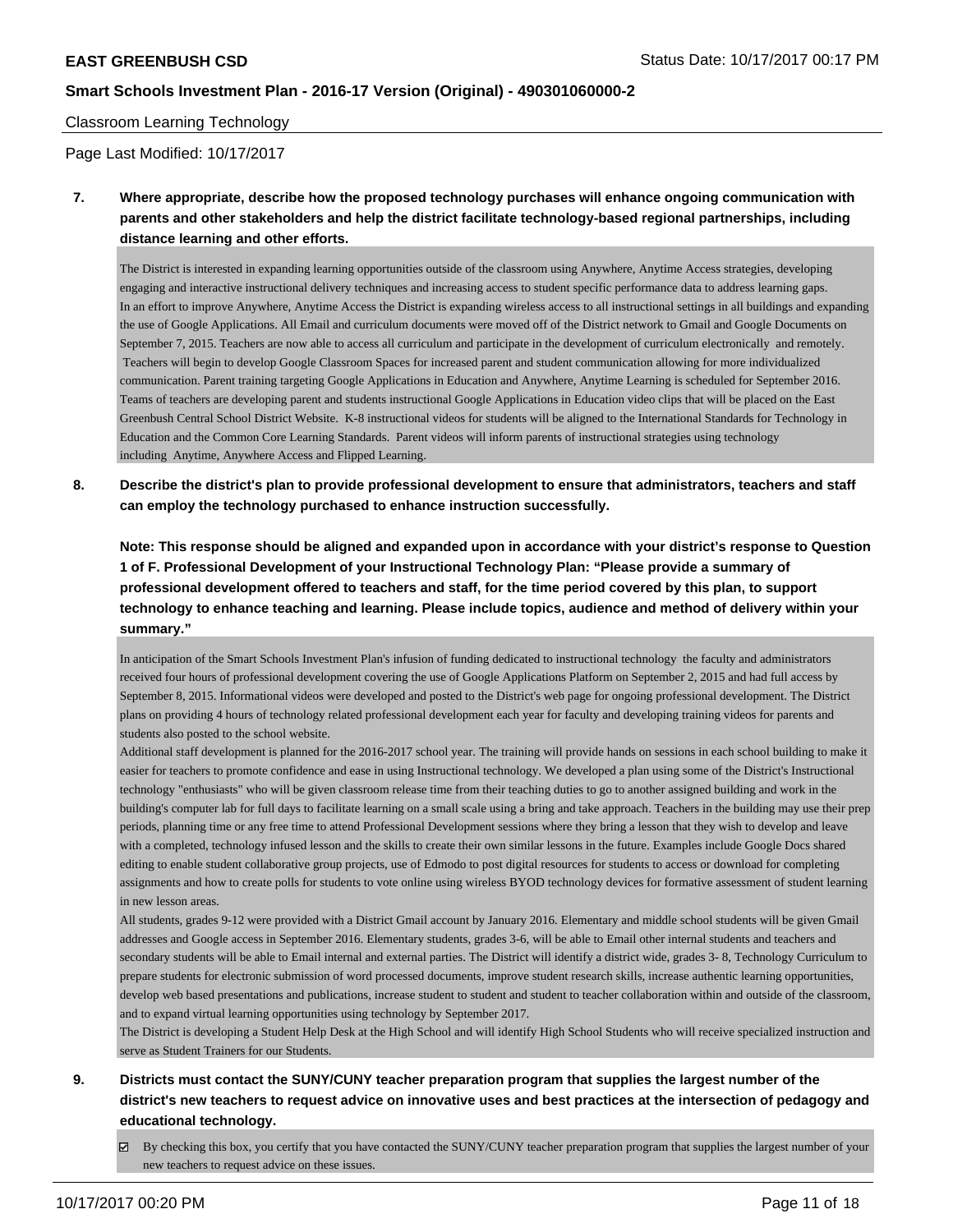Classroom Learning Technology

Page Last Modified: 10/17/2017

**9a. Please enter the name of the SUNY or CUNY Institution that you contacted.**

SUNY - Albany School of Education

**9b. Enter the primary Institution phone number.**

(518) 442-3300

**9c. Enter the name of the contact person with whom you consulted and/or will be collaborating with on innovative uses of technology and best practices.**

Dr. Robert Bangert-Downs

**10. A district whose Smart Schools Investment Plan proposes the purchase of technology devices and other hardware must account for nonpublic schools in the district.**

**Are there nonpublic schools within your school district?**

**Ø** Yes  $\square$  No

**10a. Describe your plan to loan purchased hardware to nonpublic schools within your district. The plan should use your district's nonpublic per-student loan amount calculated below, within the framework of the guidance. Please enter the date by which nonpublic schools must request classroom technology items. Also, specify in your response the devices that the nonpublic schools have requested, as well as in the in the Budget and the Expenditure Table at the end of the page.**

The Board of Education amended the current Relationship with Nonpublic Schools Policy #1740 and Regulation #1740-R to include annual notification and lending deadlines and procedures. Upon request, the District will loan, at no charge, technology obtained as part of the Smart Schools Bond Act, including but not limited to interactive whiteboards, desktops, laptops, and tablet computers to children attending nonpublic schools located within our District boundaries. All requests for the purchase and loan of Smart Schools Bond Act classroom technology must be received by the District on or after June 1, but no later than June 30 of the school year prior to that for which such technology is being requested. All nonpublic schools within the District's boundaries will be provided with notice of this request date on or before March 1 of each year. A parent or guardian of a child not attending a non-public school prior to June 30 may submit a written request for Smart Schools classroom technology within thirty (30) days after such child becomes enrolled in such nonpublic school. All other requests made after the June 30 deadline will be denied. Upon request, the District will loan, at no charge, technology obtained as part of the Smart Schools Bond Act, including but not limited to interactive whiteboards and tablet computers to children attending nonpublic schools, Holy Spirit School and Woodland Hill Montessori. located within our District boundaries. A copy of the policy and regulation was sent to the private schools that are housed within the District's boundaries. Each school received written documentation detailing the type of equipment available and the amount allocated for each location. Both sites were also invited to participate in the planning process and will be permitted to borrow instructional technology and devices in the amount calculated according to the formula outlined in the following section. Woodland Hills Montessori has requested desktop computers and monitors (25 of each), the Texas Instruments NSPIRECX Navigator 30 User system, the TEXLABCRADLE KIT (2) for data collection from the calculators when away from the Navigator system, the TEXNSPRIRECXEZSPOT handheld graphing calculators (20), and 6 Epson Brightlink 695wi projectors with associated mounting hardware. The Holy Spirit school has requested desktop computers (10), some iPads (10), and a charging cart for the IPads. The district will meet the \$250 maximum per student for the non publics with this SSIP.

- **10b. A final Smart Schools Investment Plan cannot be approved until school authorities have adopted regulations specifying the date by which requests from nonpublic schools for the purchase and loan of Smart Schools Bond Act classroom technology must be received by the district.**
	- $\boxtimes$  By checking this box, you certify that you have such a plan and associated regulations in place that have been made public.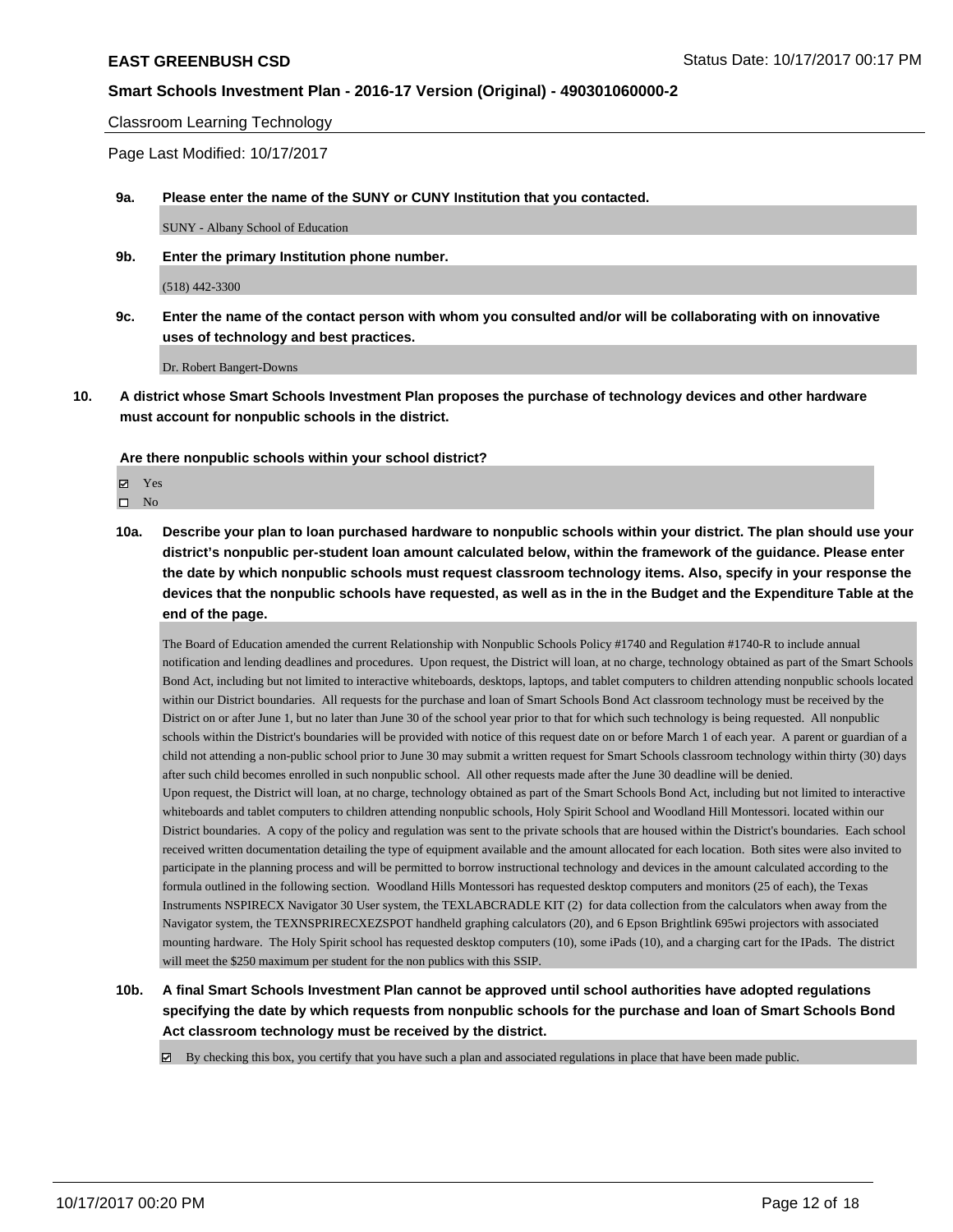#### Classroom Learning Technology

Page Last Modified: 10/17/2017

### **11. Nonpublic Classroom Technology Loan Calculator**

**The Smart Schools Bond Act provides that any Classroom Learning Technology purchases made using Smart Schools funds shall be lent, upon request, to nonpublic schools in the district. However, no school district shall be required to loan technology in amounts greater than the total obtained and spent on technology pursuant to the Smart Schools Bond Act and the value of such loan may not exceed the total of \$250 multiplied by the nonpublic school enrollment in the base year at the time of enactment.**

**See:**

**http://www.p12.nysed.gov/mgtserv/smart\_schools/docs/Smart\_Schools\_Bond\_Act\_Guidance\_04.27.15\_Final.pdf.**

|                                       | 1. Classroom<br>Technology<br>Sub-allocation | 12. Public<br>l Enrollment<br>$(2014-15)$ | l 3. Nonpublic<br>Enrollment<br>(2014-15) | l 4. Sum of<br>Public and<br>Nonpublic<br>Enrollment | 15. Total Per<br>Pupil Sub-<br>I allocation | 6. Total<br>Nonpublic Loan  <br>Amount |
|---------------------------------------|----------------------------------------------|-------------------------------------------|-------------------------------------------|------------------------------------------------------|---------------------------------------------|----------------------------------------|
| Calculated Nonpublic Loan<br>l Amount | 899.541                                      | 4.067                                     | 317                                       | 4.384                                                | 201                                         | 63.717                                 |

**12. To ensure the sustainability of technology purchases made with Smart Schools funds, districts must demonstrate a long-term plan to maintain and replace technology purchases supported by Smart Schools Bond Act funds. This sustainability plan shall demonstrate a district's capacity to support recurring costs of use that are ineligible for Smart Schools Bond Act funding such as device maintenance, technical support, Internet and wireless fees, maintenance of hotspots, staff professional development, building maintenance and the replacement of incidental items. Further, such a sustainability plan shall include a long-term plan for the replacement of purchased devices and equipment at the end of their useful life with other funding sources.**

 $\boxtimes$  By checking this box, you certify that the district has a sustainability plan as described above.

**13. Districts must ensure that devices purchased with Smart Schools Bond funds will be distributed, prepared for use, maintained and supported appropriately. Districts must maintain detailed device inventories in accordance with generally accepted accounting principles.**

By checking this box, you certify that the district has a distribution and inventory management plan and system in place.

**14. If you are submitting an allocation for Classroom Learning Technology complete this table. Note that the calculated Total at the bottom of the table must equal the Total allocation for this category that you entered in the SSIP Overview overall budget.**

|                         | Sub-Allocation |
|-------------------------|----------------|
| Interactive Whiteboards | (No Response)  |
| Computer Servers        | (No Response)  |
| Desktop Computers       | 40,095         |
| Laptop Computers        | 590,700        |
| <b>Tablet Computers</b> | 2,940          |
| <b>Other Costs</b>      | 265,806        |
| Totals:                 | 899,541        |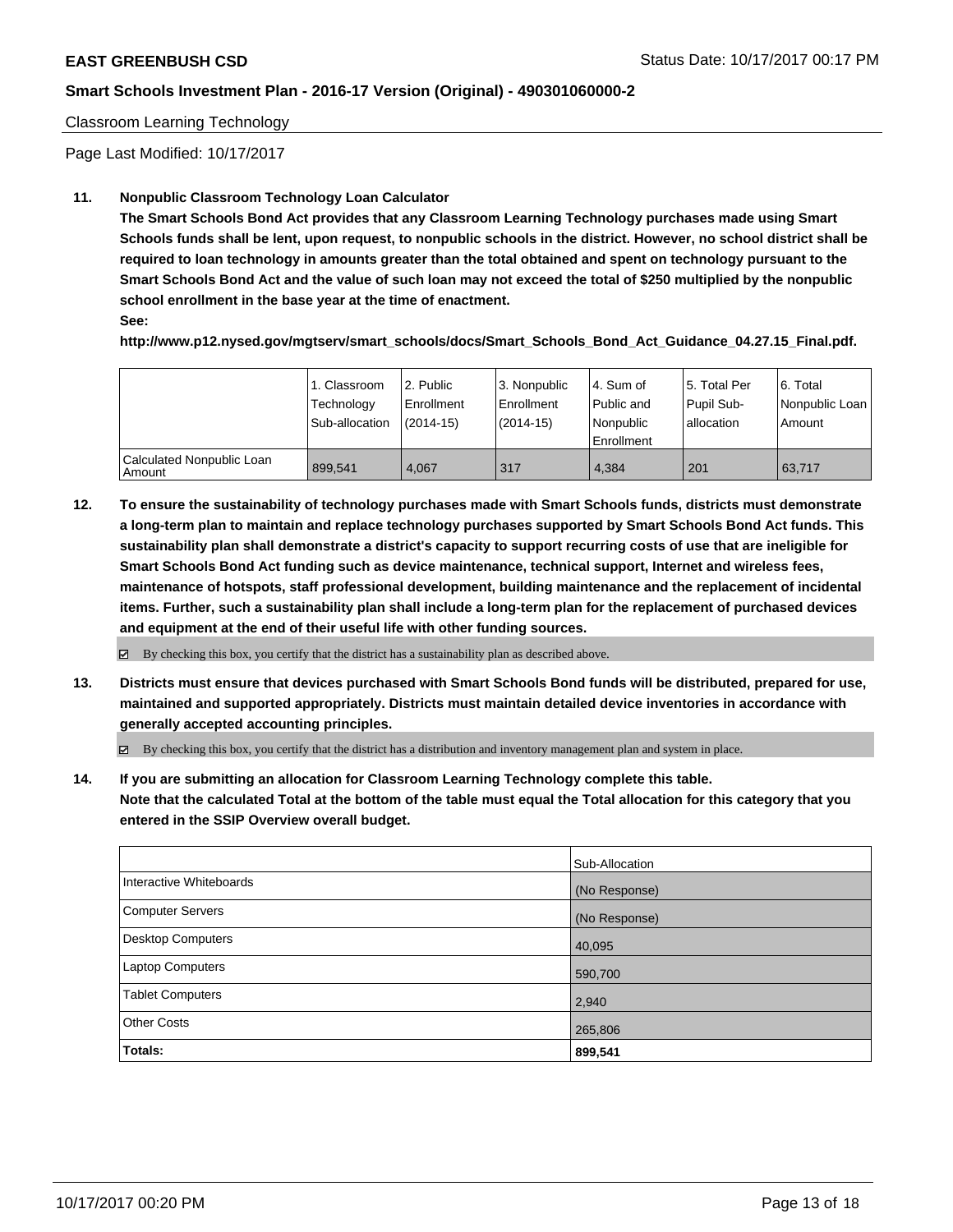### Classroom Learning Technology

Page Last Modified: 10/17/2017

**15. Please detail the type, quantity, per unit cost and total cost of the eligible items under each sub-category. This is especially important for any expenditures listed under the "Other" category. All expenditures must be capital-bond eligible to be reimbursed through the SSBA. If you have any questions, please contact us directly through smartschools@nysed.gov.**

**Please specify in the "Item to be Purchased" field which specific expenditures and items are planned to meet the district's nonpublic loan requirement, if applicable.**

**NOTE: Wireless Access Points that will be loaned/purchased for nonpublic schools should ONLY be included in this category, not under School Connectivity, where public school districts would list them. Add rows under each sub-category for additional items, as needed.**

| Select the allowable expenditure<br>type.<br>Repeat to add another item under<br>each type. | Item to be Purchased                                 | Quantity       | Cost per Item | <b>Total Cost</b> |
|---------------------------------------------------------------------------------------------|------------------------------------------------------|----------------|---------------|-------------------|
| <b>Laptop Computers</b>                                                                     | HP Chromebook 11 G5                                  | 3.300          | 179           | 590.700           |
| <b>Other Costs</b>                                                                          | Ergotron Yes36 Charging Cart                         | 132            | 1,257         | 165,924           |
| <b>Other Costs</b>                                                                          | Google Chrome Management License                     | 3,300          | 24            | 79,200            |
| <b>Other Costs</b>                                                                          | LOAN - TEXNSCXNAV30<br>NAVIGATOR 30 USER SYSTEM      | $\mathbf 1$    | 2,427         | 2,427             |
| <b>Other Costs</b>                                                                          | <b>LOAN - TEXLABCRADLE DATA</b><br><b>COLLECTION</b> | $\overline{2}$ | 138           | 276               |
| <b>Other Costs</b>                                                                          | <b>LOAN-TEXNSPIRECXEXSPOT</b><br><b>GRAPH CALC</b>   | 20             | 132           | 2,640             |
| <b>Other Costs</b>                                                                          | LOAN - EPSON 695wi Projector                         | 6              | 1,680         | 10,080            |
| <b>Desktop Computers</b>                                                                    | LOAN - HP Elite 800 23.8 T AIO PC                    | 10             | 1,922         | 19,220            |
| <b>Other Costs</b>                                                                          | <b>LOAN - Ultra Short Thrw Wall Mount</b>            | 6              | 100           | 600               |
| <b>Desktop Computers</b>                                                                    | LOAN - HP Pro Desktop 400 G4 i5                      | 25             | 700           | 17,500            |
| <b>Desktop Computers</b>                                                                    | LOAN - HP ProDisplay p232 Monitor                    | 25             | 135           | 3,375             |
| <b>Tablet Computers</b>                                                                     | LOAN - BNDL IPAD WIFI SG 32G 10P<br>-USA             | $\mathbf{1}$   | 2,940         | 2,940             |
| <b>Other Costs</b>                                                                          | LOAN - BRETFORD PSYNC ROLLER<br>10                   | 1              | 1,400         | 1,400             |
| <b>Other Costs</b>                                                                          | <b>LOAN - Undetermined Non Public</b><br>Expenitures | 1              | 3,259         | 3,259             |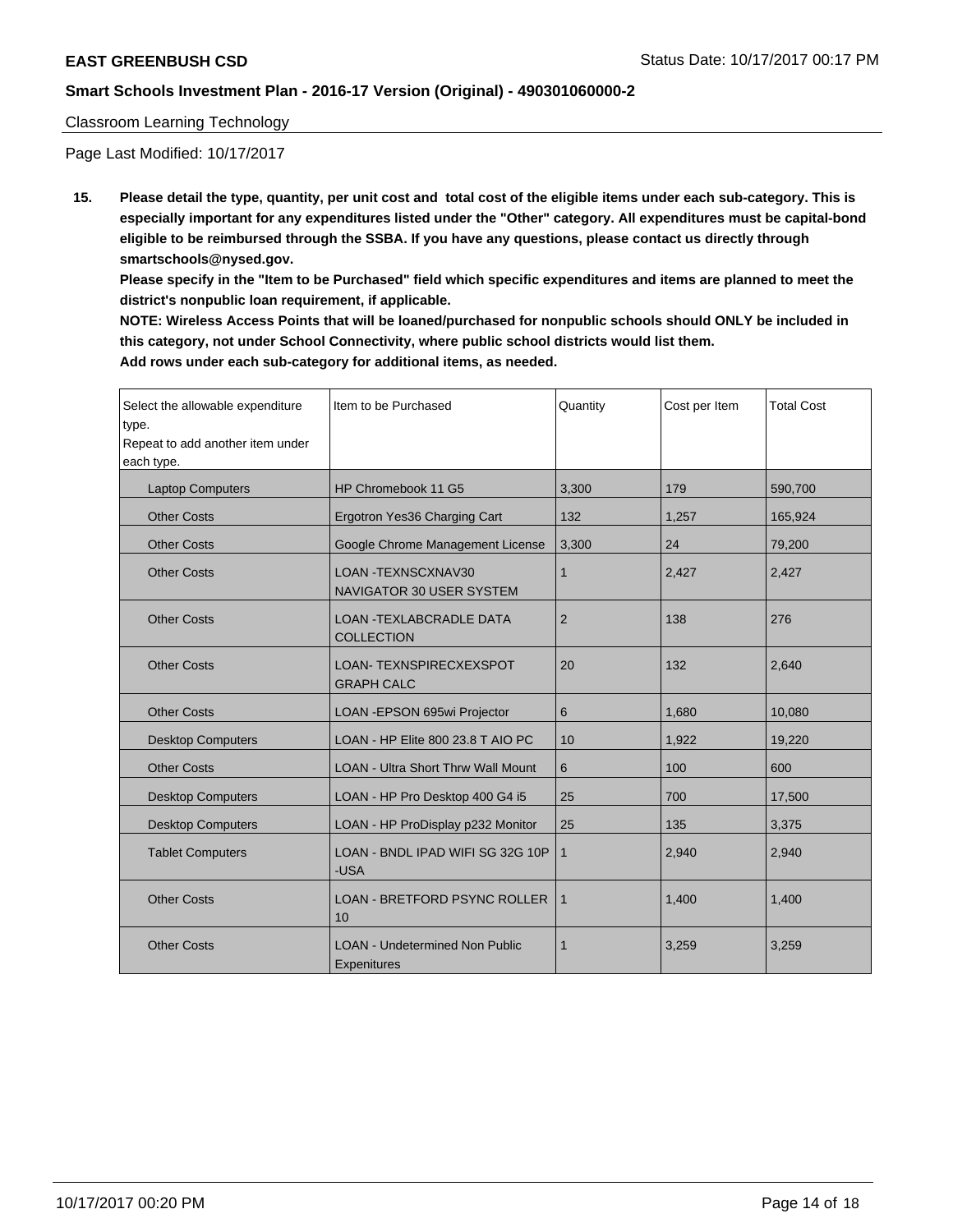#### Pre-Kindergarten Classrooms

Page Last Modified: 10/17/2017

**1. Provide information regarding how and where the district is currently serving pre-kindergarten students and justify the need for additional space with enrollment projections over 3 years.**

NA

- **2. Describe the district's plan to construct, enhance or modernize education facilities to accommodate prekindergarten programs. Such plans must include:**
	- **Specific descriptions of what the district intends to do to each space;**
	- **An affirmation that pre-kindergarten classrooms will contain a minimum of 900 square feet per classroom;**
	- **The number of classrooms involved;**
	- **The approximate construction costs per classroom; and**

**- Confirmation that the space is district-owned or has a long-term lease that exceeds the probable useful life of the improvements.**

NA

**3. Smart Schools Bond Act funds may only be used for capital construction costs. Describe the type and amount of additional funds that will be required to support ineligible ongoing costs (e.g. instruction, supplies) associated with any additional pre-kindergarten classrooms that the district plans to add.**

NA

**4. All plans and specifications for the erection, repair, enlargement or remodeling of school buildings in any public school district in the State must be reviewed and approved by the Commissioner. Districts that plan capital projects using their Smart Schools Bond Act funds will undergo a Preliminary Review Process by the Office of Facilities Planning.**

**Please indicate on a separate row each project number given to you by the Office of Facilities Planning.**

| <b>Project Number</b> |  |
|-----------------------|--|
| <b>NA</b>             |  |

**5. If you have made an allocation for Pre-Kindergarten Classrooms, complete this table.**

**Note that the calculated Total at the bottom of the table must equal the Total allocation for this category that you entered in the SSIP Overview overall budget.**

|                                          | Sub-Allocation |
|------------------------------------------|----------------|
| Construct Pre-K Classrooms               |                |
| Enhance/Modernize Educational Facilities |                |
| <b>Other Costs</b>                       |                |
| Totals:                                  |                |

**6. Please detail the type, quantity, per unit cost and total cost of the eligible items under each sub-category. This is especially important for any expenditures listed under the "Other" category. All expenditures must be capital-bond eligible to be reimbursed through the SSBA. If you have any questions, please contact us directly through smartschools@nysed.gov.**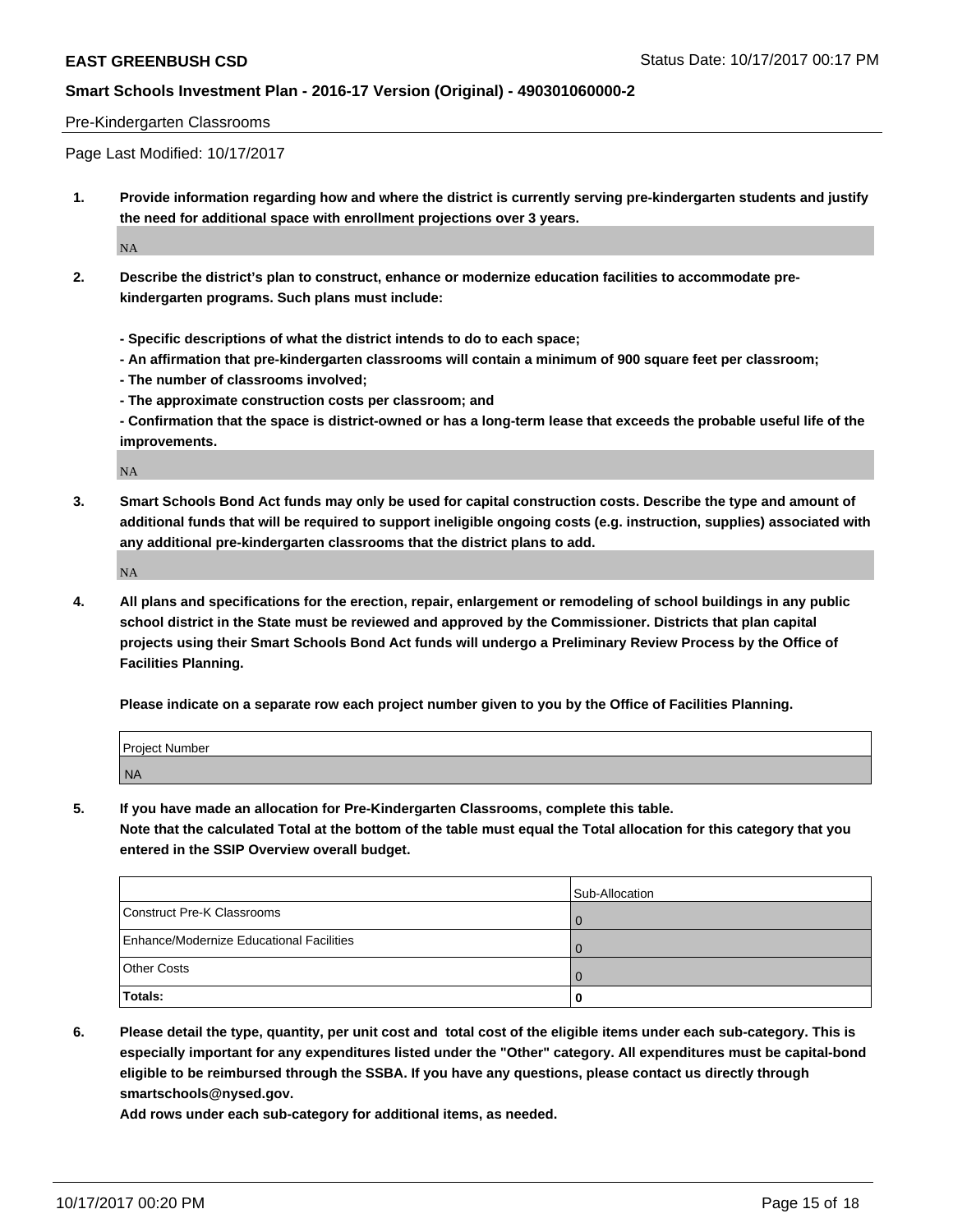# Pre-Kindergarten Classrooms

Page Last Modified: 10/17/2017

| Select the allowable expenditure | Item to be purchased | <b>Quantity</b> | Cost per Item | <b>Total Cost</b> |
|----------------------------------|----------------------|-----------------|---------------|-------------------|
| type.                            |                      |                 |               |                   |
| Repeat to add another item under |                      |                 |               |                   |
| each type.                       |                      |                 |               |                   |
| (No Response)                    | <b>NA</b>            | (No Response)   | (No Response) | (No Response)     |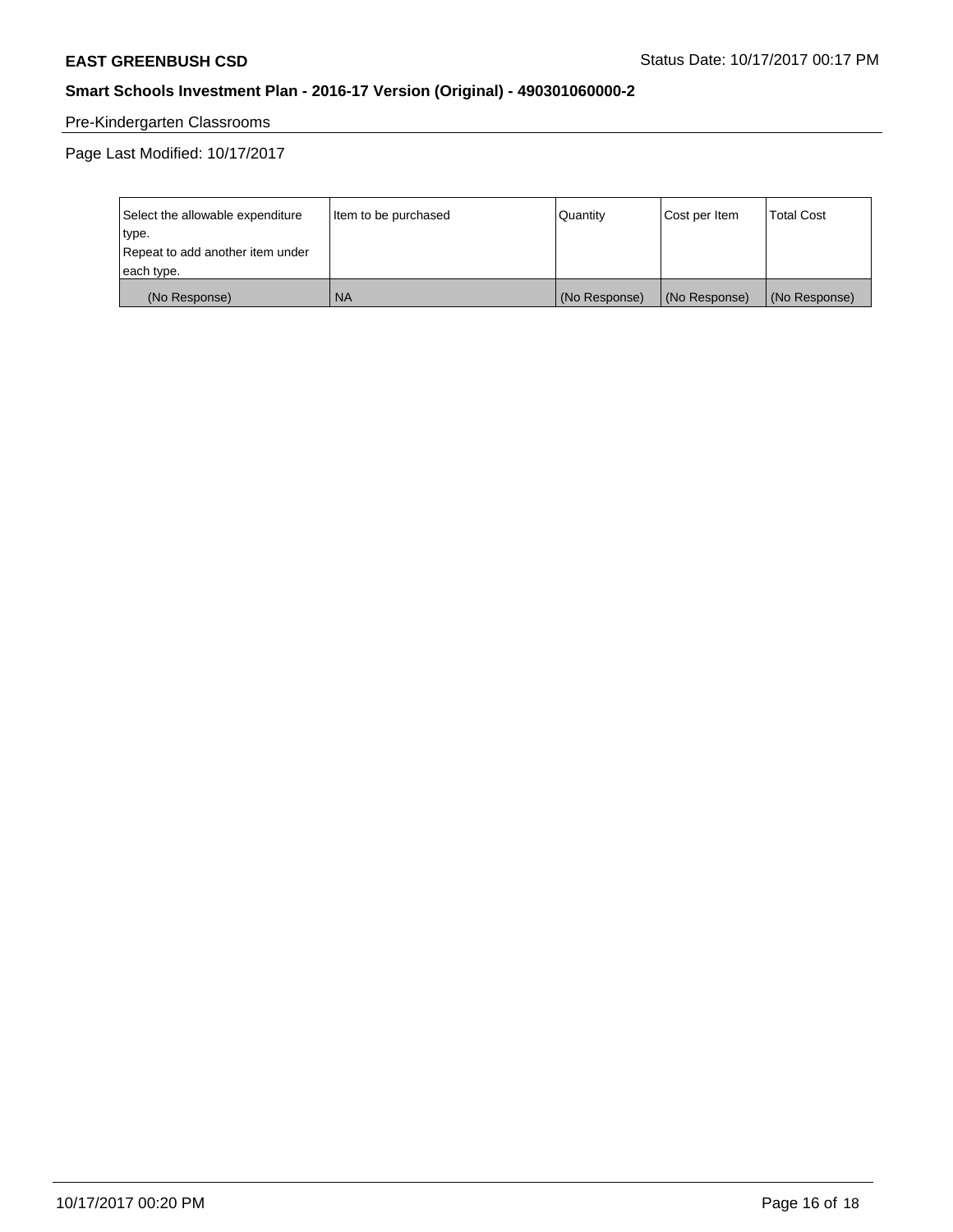Replace Transportable Classrooms

Page Last Modified: 10/17/2017

**1. Describe the district's plan to construct, enhance or modernize education facilities to provide high-quality instructional space by replacing transportable classrooms.**

NA

**2. All plans and specifications for the erection, repair, enlargement or remodeling of school buildings in any public school district in the State must be reviewed and approved by the Commissioner. Districts that plan capital projects using their Smart Schools Bond Act funds will undergo a Preliminary Review Process by the Office of Facilities Planning.**

**Please indicate on a separate row each project number given to you by the Office of Facilities Planning.**

| Prright<br>' Number |  |
|---------------------|--|
| <b>NA</b>           |  |

**3. For large projects that seek to blend Smart Schools Bond Act dollars with other funds, please note that Smart Schools Bond Act funds can be allocated on a pro rata basis depending on the number of new classrooms built that directly replace transportable classroom units.**

**If a district seeks to blend Smart Schools Bond Act dollars with other funds describe below what other funds are being used and what portion of the money will be Smart Schools Bond Act funds.**

NA

**4. If you have made an allocation for Replace Transportable Classrooms, complete this table. Note that the calculated Total at the bottom of the table must equal the Total allocation for this category that you entered in the SSIP Overview overall budget.**

|                                                | Sub-Allocation |
|------------------------------------------------|----------------|
| Construct New Instructional Space              |                |
| Enhance/Modernize Existing Instructional Space |                |
| <b>Other Costs</b>                             |                |
| Totals:                                        |                |

**5. Please detail the type, quantity, per unit cost and total cost of the eligible items under each sub-category. This is especially important for any expenditures listed under the "Other" category. All expenditures must be capital-bond eligible to be reimbursed through the SSBA. If you have any questions, please contact us directly through smartschools@nysed.gov.**

| Select the allowable expenditure | Item to be purchased | Quantity      | Cost per Item | <b>Total Cost</b> |
|----------------------------------|----------------------|---------------|---------------|-------------------|
| type.                            |                      |               |               |                   |
| Repeat to add another item under |                      |               |               |                   |
| each type.                       |                      |               |               |                   |
| (No Response)                    | <b>NA</b>            | (No Response) | (No Response) | (No Response)     |